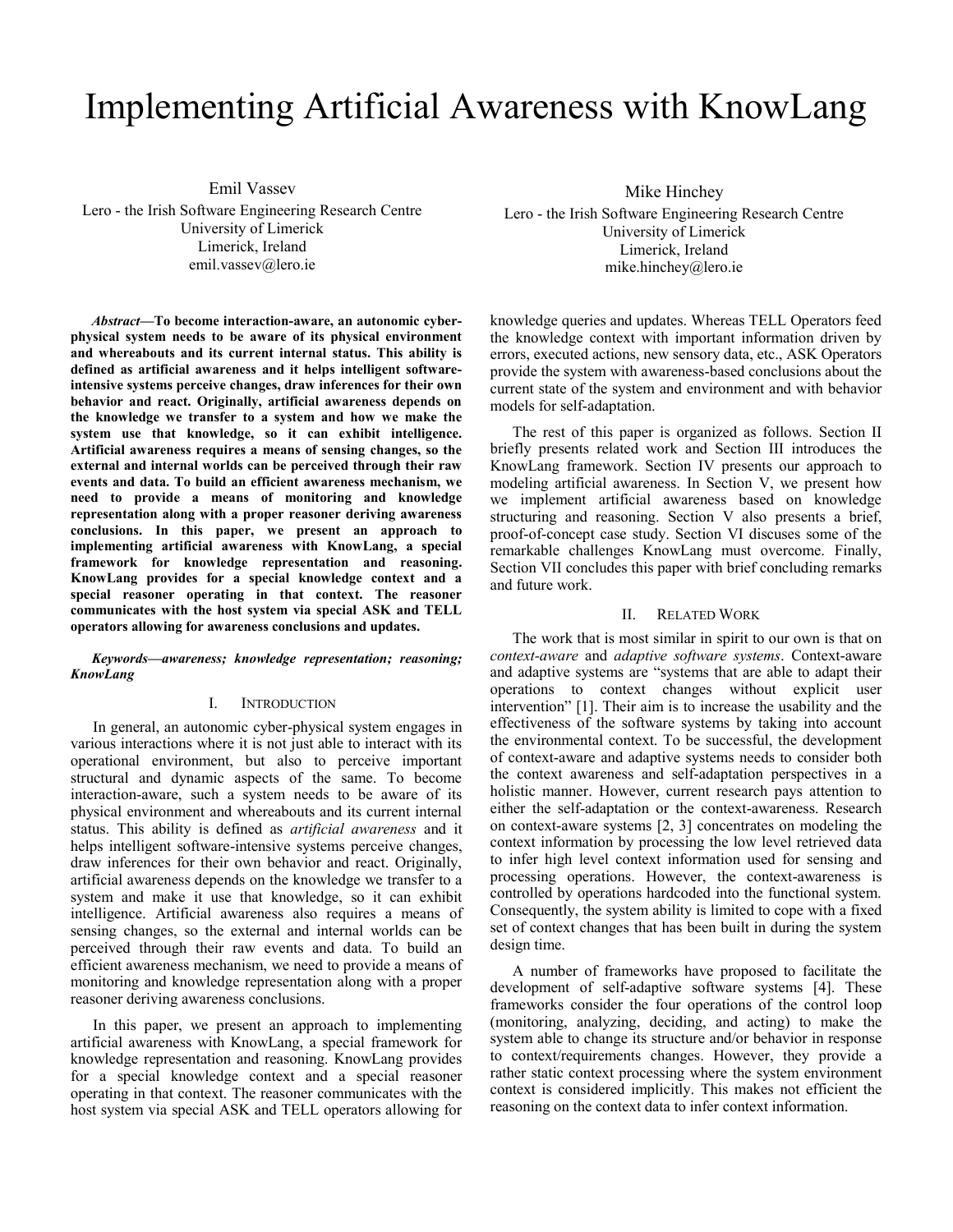KnowLang is extremely expressive and provides for explicit context representation via ontology's structures and explicit situations. In addition, it provides an approach to modeling self-adaptive behavior where context-awareness is integrated along with Bayesian network probability distributions, thus allowing for self-adaptation based on both logical and statistical reasoning. Finally, the approach allows for gradually-accurate artificial awareness and self-learning.

## III. KNOWLANG

Developing intelligent systems with *knowledge representation and reasoning* (KR&R) has been an increasingly interesting topic for years. Examples are found in semantic mapping [5], improving planning and control aspects [6], and most notably HRI systems [7, 8]. Overall, KR&R strives to solve complex problems where the operational environment is non-deterministic and a system needs to reason at runtime to find missing answers.

KnowLang [9, 10] is a framework for KR&R that aims at efficient and comprehensive knowledge structuring and awareness based on logical and statistical reasoning. It helps us tackle: 1) explicit representation of domain concepts and relationships; 2) explicit representation of particular and general factual knowledge, in terms of predicates, names, connectives, quantifiers and identity; and 3) uncertain knowledge in which additive probabilities are used to represent degrees of belief. Other remarkable features of the framework are related to knowledge cleaning (allowing for efficient reasoning) and knowledge representation for autonomic selfadaptive behavior. Knowledge specified with KnowLang takes the form of a Knowledge Base that outlines a KR context. A special KnowLang Reasoner operates in this context to allow for knowledge querying and update. In addition, the reasoner can infer special self-adaptive behavior based on awareness. To specify knowledge with KnowLang you need to think about 1) domain concepts and their properties and functionalities (e.g.,

actions that can be realized in the environment); 2) important states of major concepts; 3) objects as realization of concepts; 4) relations to show how concepts and objects are related to each other; 5) self-adapting scenarios for the system in question, e.g., eventual problematic situations with desired outcome; 6) remarkable behavior in terms of policies driving the system out of specific situations; 7) other important specifics that can be classified as concepts (could be explicit) and objects, e.g., SLO (service-level objectives), QoS properties, system sensors, group formations, etc. With KnowLang we specify *knowledge models* of the internal and external "worlds" of a cyber-physical system at special ontology and logic foundation levels. Those models are used by the KnowLang Reasoner to realize artificial awareness.

When we specify knowledge with KnowLang, we build a KB with a variety of knowledge structures such as *ontologies*, *facts*, *rules* and *constraints* where we need to specify the ontologies first in order to provide the "vocabulary" for the other knowledge structures. A KnowLang ontology is specified over *concept trees* (data classes, similar to classes in a *domain model*), *object trees*, *relations* and *predicates* (see Figure 1). Each concept is specified with special properties and functionalities and is hierarchically linked to other concepts through PARENTS and CHILDREN relationships. In addition, for reasoning purposes every concept specified with KnowLang has an intrinsic STATES attribute that may be associated with a set of possible state values the concept instances might be in [9, 10]. The concept instances are considered as objects and are structured in *object trees*. The latter are a conceptualization of how objects existing in the world of interest are related to each other. The relationships in an object tree are based on the principle that objects have properties, where the value of a property is another object, which in turn also has properties. Figure 1 depicts the graphical representation of a concept tree specified with KnowLang.



Fig. 1. KnowLang Ontology Specification Sample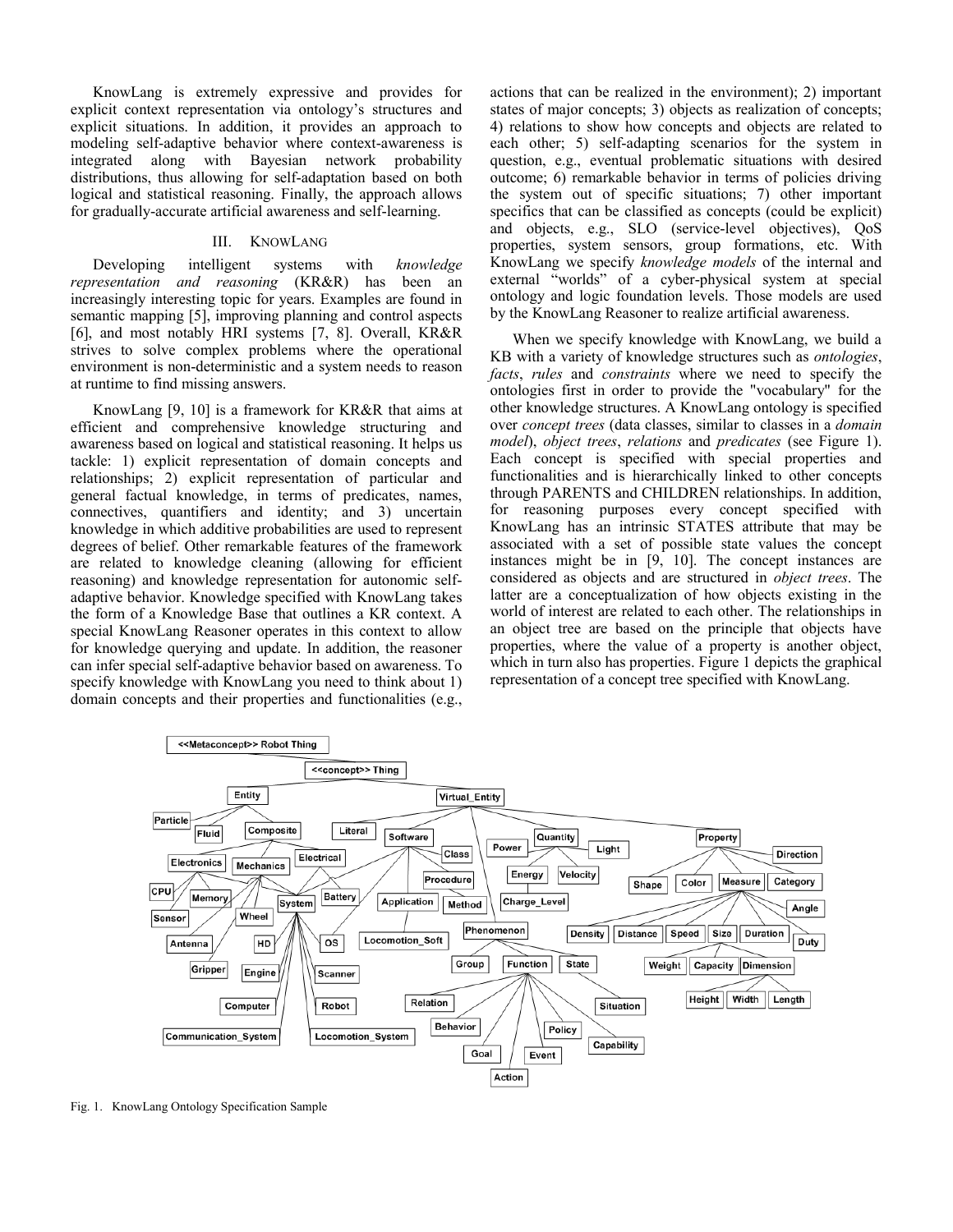

Fig. 2. KnowLang Specification Sample – Concept & Concept Map

In KnowLang, concepts and objects might be connected via *relations* expressing *relation requirements*. Relations connect two concepts, two objects, or an object with a concept and may have *probability-distribution attribute* (e.g., over time, over situations, over concepts' properties, etc.). Probability distribution is provided to support probabilistic reasoning and by specifying relations with probability distributions we actually specify Bayesian networks connecting the concepts and objects of an ontology. Figure 2 shows a KnowLang specification sample demonstrating both the language syntax [11] and its visual counterpart - a concept map based on interrelations with no probability distributions.

## IV. MODELING AWARANESS

To function, the mechanism implementing awareness must be structured taking into consideration possible different stages of the *awareness process*. The mechanism of awareness can be built over a complex *chain of functions* pipelining the stages of the awareness process such as [12]: 1) raw data gathering; 2) data passing; 3) filtering; 3) conversion; 4) assessment; 5) projection; and 6) learning. As shown in Figure 3, ideally all the awareness functions can be structured as a *Pyramid of Awareness* forming the mechanism that converts raw data (facts, measures, raw events, etc.) into conclusions, problem prediction and eventually may trigger learning. The different pyramid levels represent awareness functions that can be grouped into four function groups determining specific awareness tasks [12]. The first three pyramid levels compose the group of *monitoring tasks*.



Fig. 3. The Pyramid of Awareness

Further, the fourth level forms the group of *recognition tasks*. The fifth and the sixth levels compose the group of *assessment tasks*, and finally, the last seventh level form the group of *learning tasks*. In addition, aggregation can be included as a subtask at any function level. Note that aggregation is intended to improve the overall awareness performance, e.g., aggregation techniques can be applied to aggregate large amounts of sensory data during the filtering stage, or can be applied by the recognition tasks to improve classification.



Fig. 4. Awareness Control Loop

Ideally, the four awareness function groups require a comprehensive and well-structured KB representing knowledge in KR Symbols expressing the system itself with its proper internal structures and functionality and the environment. Moreover, the awareness process is not as straightforward as one might think. Instead, it is a *cyclic* with many iterations over the awareness functions. Thus, by closing the chain of awareness functions we form a special *awareness control loop* [13] where different classes of awareness may emerge (see Figure 4).

Its cycling nature is the main reason to regard awareness as complex product with several levels of exhibition and eventually degree of awareness. The levels of awareness might be related to data readability and reliability, i.e., it could happen to have noisy data that must be cleaned up and eventually interpreted with some degree of probability. Other levels of awareness exhibition might be early awareness, which is supposed to be a product of one or two passes of the Awareness Control Loop and late awareness, which should be more mature in terms of conclusions and projections. Similar to humans who may react to their first impression and then the reaction might shift together with a late but better realization of the current situation, an aware computerized system should rely on early awareness to react quickly to situations when fast reaction is needed and on late awareness when more precise thinking is required. Ideally, awareness should be a part of the cognitive process where it might support learning. An efficient awareness mechanism should rely on both past experience and new knowledge introduced to the system.

#### V. IMPLEMENTING AWARANESS

To build an efficient awareness mechanism, we need to think how to properly integrate the Pyramid of Awareness within the KnowLang Framework. The baseline is to provide a means of monitoring and KR with proper reasoner supporting the Pyramid of Awareness. In this approach, the KnowLang Reasoner is supplied as a component hosted by a cyberphysical system and thus, it runs in the system's operational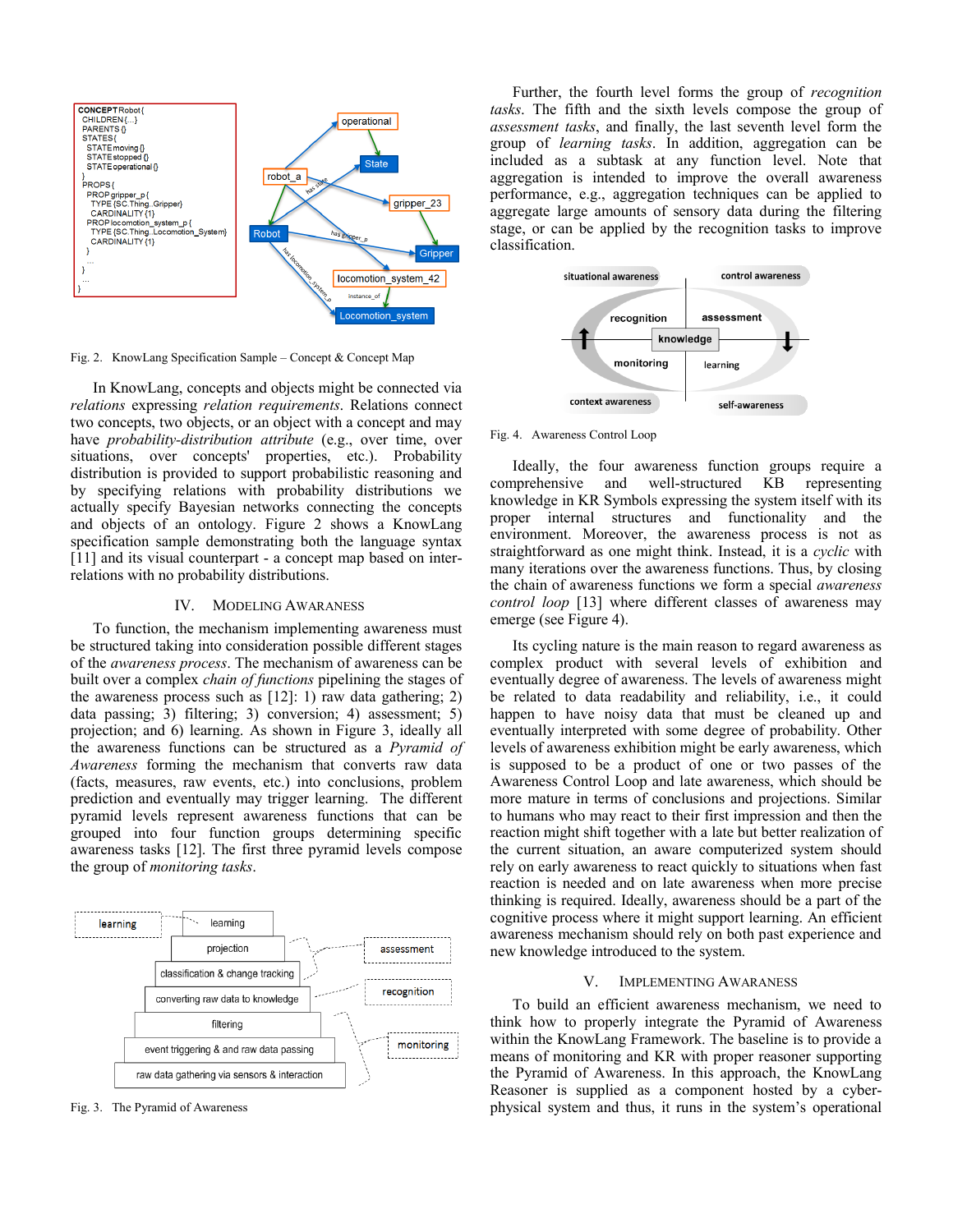context as any other system's component. However, it operates in a KR Context (formed by the knowledge models) and on the KR symbols (represented knowledge). The system talks to the reasoner via special ASK and TELL Operators allowing for knowledge querying and update, respectively (see Figure 3). Upon demand, the KnowLang Reasoner can also build up and return a self-adaptive behavior model (e.g., to react to a particular situation) consisting of a chain of actions to be realized in the environment or within the system itself.

TELL Operators feed the KR Context with important information driven by *errors*, *executed actions*, *new sensory*  *data*, etc. (see Figure 3), thus helping the KnowLang Reasoner update the KR with recent changes in both the system and execution environment. The system uses ASK Operators to receive *recommended behavior* where knowledge is used against the perception of the world to generate appropriate actions in compliance to some goals and beliefs. In addition, ASK Operators may provide the system with awareness-based conclusions about the current state of the system or the environment and ideally with behavior models for selfadaptation. The following presents generic algorithms of how both classes of KB Operators operate with knowledge.



#### Fig. 5. KnowLang Reasoner

- TELL Algorithm:
	- 1. The system tells the KnowLang Reasoner about errors, sensory data, execution of actions or actual updates.
	- 2. The KnowLang Reasoner switches to the KR Context and maps the input to KR symbols.
	- 3. The KnowLang Reasoner updates the KB, e.g., updates concepts / objects or adds new concepts/objects and changes states.

ASK Algorithm:

- 1. The system asks for a self-adaptive behavior, rulebased behavior, current state or current situation.
- 2. The KnowLang Reasoner switches to the KR Context and maps the input to KR symbols.
- 3. The KnowLang Reasoner processes the query to get behavior actions or retrieve information and eventually updates the KB.
- 4. The KnowLang Reasoner builds the output and returns the result to the system.

Currently, KnowLang is equipped with the following TELL and ASK Operators [14]:

- TELL\_ERR tells about a raised error;
- TELL\_SENSOR tells about new data collected by a sensor;
- TELL\_ACTION tells about action execution;
- TELL\_ACTION(behavior) tells about action execution as part of behavior performance;
- TELL OBJ UPDATE tells about a possible object update;
- TELL\_CNCPT\_UPDATE tells about a possible concept update;
- ASK\_BEHAVIOR asks for self-adaptive behavior considering the current situation;
- ASK BEHAVIOR(goal) asks for self-adaptive behavior to achieve certain goal;
- ASK BEHAVIOR(situation; goal) asks for selfadaptive behavior to achieve certain goal when departing from a specific situation;
- ASK BEHAVIOR(state) asks for self-adaptive behavior to go to a certain state;
- ASK\_RULE\_BEHAVIOR(conditions) asks for rulebased behavior;
- ASK\_CURR\_STATE(object) asks for the current state of an object;
- ASK CURR STATE asks for the current system state;
- ASK CURR SITUATION asks for the current situation.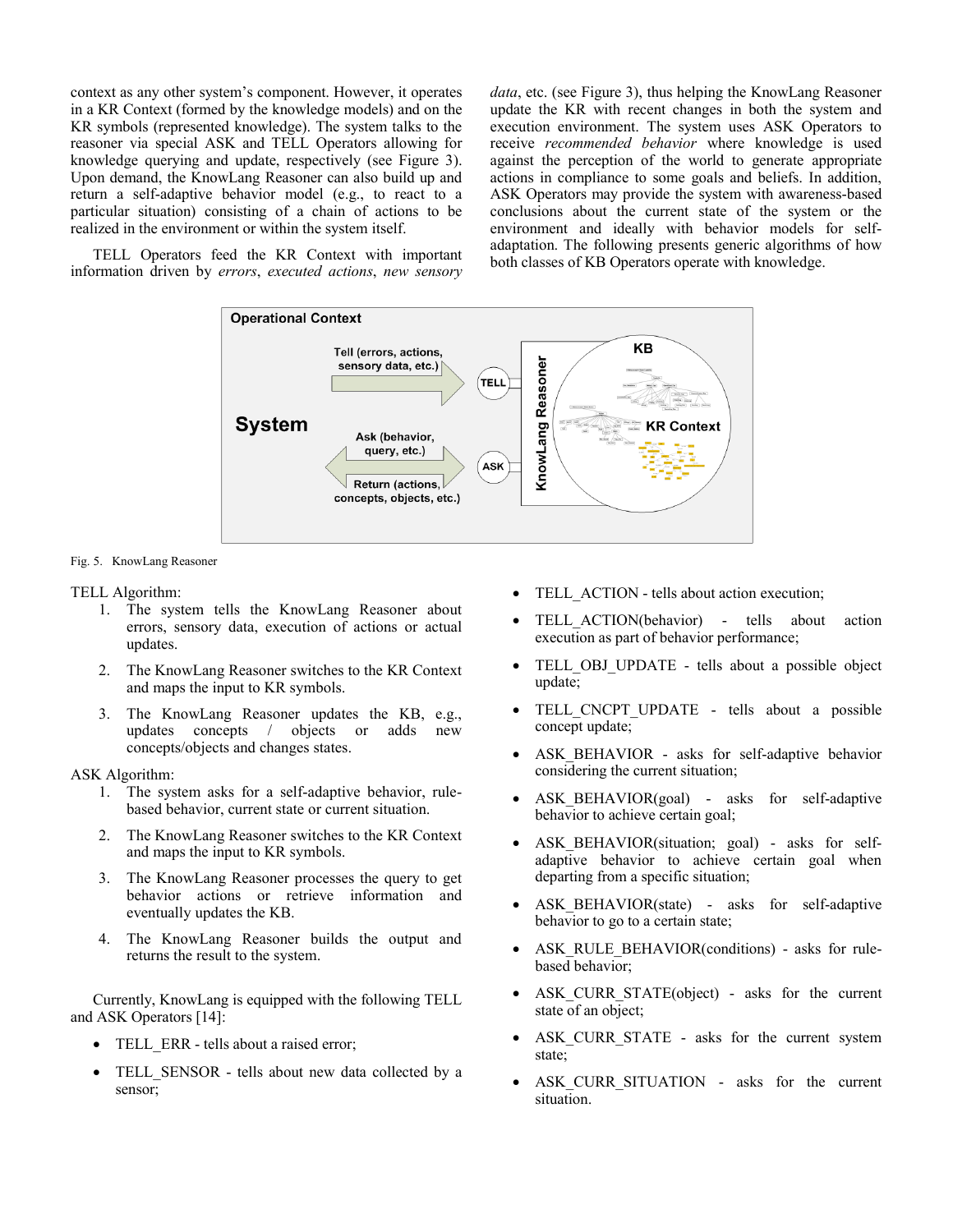For example, when called the ASK\_BEHAVIOR Operator will ask the Reasoner to generate a self-adaptive behavior by considering the actual situation the system is currently in. Thus, it looks up for the *current situation* by estimating the *current system state* and then evaluates the relations of that situation with special policies to determine which policy to apply. There are also other variants of the ASK\_BEHAVIOR Operator, e.g., the system may ask for a self-adaptive behavior to achieve a *particular goal* or a behavior that will lead the system out of a particular situation. Note that the ASK\_BEHAVIOR operates exclusively in the KR Context (see Figure 3) and thus, the relevance of its output highly depends on the relevance of the knowledge stored in the KB. Thus, it is very important that the system feeds the KB with any important relevant information about the system itself and the execution environment, e.g., errors, sensory data, raised events, executed actions, etc.

## *A. Navigation Awaraness*

To demonstrate the approach described above, let us think about an autonomous mobile robot (it can move and act without human interference) using a special *navigation awareness* to move through natural, unstructured terrain. In our approach, *navigation awareness* requires context-relative plots of position that permit inference of robot speed and direction. Thus, landmarks should be represented as part of the KB or eventually scanned by the robot's sensors and reported to the KnowLang Reasoner via TELL\_SENSOR Operator calls. Moreover, at the beginning of the navigation process a special "*navigation map*" should be built on the fly by the KnowLang Reasoner by using KB symbols. The ASK\_BEHAVIOR(goal) Operator shall trigger the process of building the navigation map where the goal could be "*moving from point to point*" or simply "*moving south*". Then, navigation awareness is reading the sensor data from cameras and plotting the position of the robot at the time of observation achieved via TELL\_SENSOR Operator calls. Via repeated position plots, the course and landreference speed of the robot is established. For example, speed can be reported to the system via the ASK\_CURR\_STATE(speed) Operator.

# *B. Awaraness Based on Self-initiation*

In addition to the awareness abilities initiated via ASK and TELL operators, we envision an additional awareness capability based on *self-initiation* where the KnowLang Reasoner may initiate actions without being asked for it. In this approach, we consider a behavior model based on the so-called Partially Observable Markov Decision Processes (POMDP) [15]. Note that this model is appropriate when there is uncertainty and lack of information needed to determine the state of the entire system. For example, individuals in complex systems like swarms of robots often might be idle, i.e., not actively participating in the swarm's activities, because they are not certain about the current swarm state. Thus, the POMDP model helps a robot reason on the current swarm state (or that of the environment) and eventually self-initiate when an action is needed to be performed. According to our POMDP-based model, a swarm robot takes as input observable situations, involving other swarm robots and the environment, and generates as output actions initiating robot activity. Note that the generated actions affect the global swarm state.

Formally, this model is a tuple

# **M :=< S; A; T; R; X; O >**

where:

- **S** is a finite set of states of the system that are not observable.
- An initial belief state  $s_0 \in S$  is based on  $z_0$  ( $s_0$ ;  $s_0 \in S$ ), which is a discrete probability distribution over the set of system states **S**, representing for each state the robot's belief that is currently occupying that state.
- **A** is a finite set of actions that may be undertaken by the robot. Note that the system state determines the current situation and thus, the possible set of actions is reduced to coop with that situation (or respectively state).
- **T :**  $S \times A \rightarrow Z(S)$  is the state transition function, giving for each system state s and robot action a, a probability distribution over states. Here, **T(s; a; s')** computes the probability of ending in state **s'**, given that the start state is s and the robot takes action a; **z(s'|s; a)**.
- **•**  $\mathbf{O}: \mathbf{A} \times \mathbf{S} \rightarrow \mathbf{Z}(\mathbf{X})$  is the observation function giving for each system state **s** and robot action **a**, a probability distribution over observations **X**. For example, **O(s'; a; x)** is the probability of observing **x**, in state **s'** after taking action **a, z(x|s'; a)**.
- $R : S \times A \rightarrow R$  is a reward function, giving the expected immediate reward gained by the robot for taking an action in a state s, e.g., **R(s; a)**. The reward is a scalar value in the range  $[0..1]$  determining, which action (among many possible) should be undertaken by the robot in compliance with the swarm goals.

To illustrate this model, let's assume that a *swarm of robots*, moving together heavy objects around, is currently occupying the state **s** = "*new object to be moved is discovered, but no moving team has been formed yet and still no other robot has self-initiated for team formation*". Let's assume there is at least one idle robot in the swarm ready to undertake a few actions **A**, including the action **a** = "*self-initiation for team formation*". The robot performs the following reasoning steps in order to self-initiate for team formation:

- 1. The robot computes its current belief state **s<sup>0</sup>** the robot picks up the state with the highest probability  $\mathbf{z}_0$  and eventually  $\mathbf{s}_0 = \mathbf{s}$ .
- 2. The robot computes the probability **z<sup>1</sup>** of the swarm occupying the state **s'** = "*new object is discovered and a robot has self-initiated for team formation*" if the action **a** is undertaken from state **s0**.
- 3. The robot computes the probability **z<sup>2</sup> (x|s'; a)** of observation **x** = "*there are sufficient numbers of idle robots to form a new exploration team*".
- 4. The robot computes the reward **r (s0; a)** for taking the action **a** (self-initiation for team formation) in state **s0**. If no other immediate actions should be undertaken (forced by other swarm goals), the reward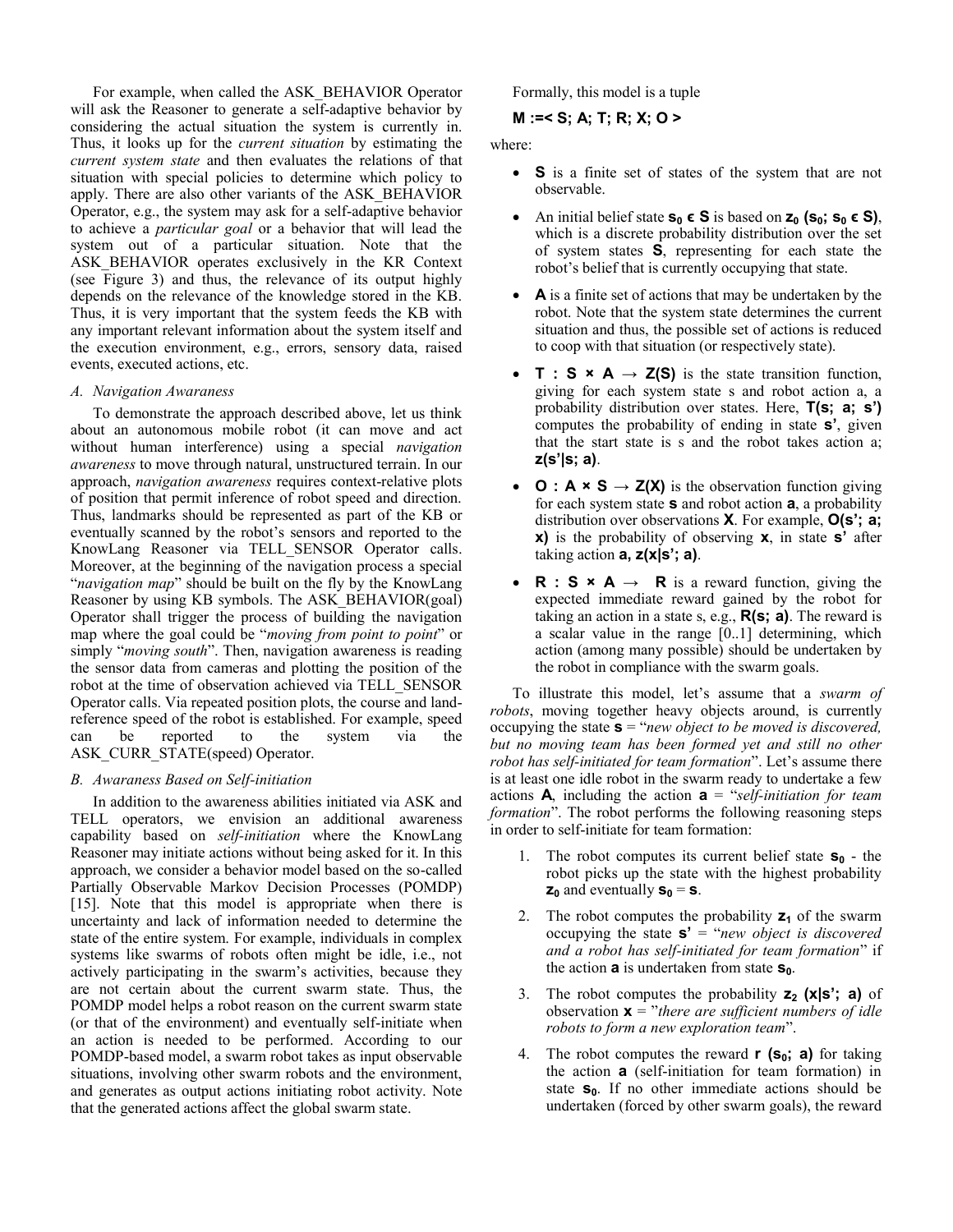**r** should be the highest possible, which will determine the execution of **a**.

## VI. MEETING THE CHALLENGES

The KnowLang framework considers artificial awareness as an introduction of machine intelligence (or AI – Artificial Intelligence) into the systems' command and control operations. The approach might be regarded as a four-part model (see Section IV) where monitoring, recognition, assessment and learning operations form a control loop delivering awareness about situations and needed actions to be undertaken to avoid damages and operational malfunction. The nature of the problems the framework needs to deal with introduces many challenges, some of which are discussed in this section.

## *A. Encoded versus Represented Knowledge*

Recall that the KnowLang Reasoner operates as a component hosted by a functional system. Thus, developers may encode a large part of the "a priori" knowledge (knowledge given to the system before the latter actually runs) in the implemented classes and routines. In such a case, the knowledge-represented pieces of knowledge (e.g., concepts, relations, rules, etc.) may complement the knowledge codified into implemented program's classes and routines. For example, KnowLang actions could be based on classes and methods and a substantial concern about the KR of such actions is how to relate the knowledge expressed with actions to implemented methods and functions. A possible solution is to map KR concepts and KR objects to program classes and program objects respectively.

To properly represent the program implementation (classes, methods, etc.) in the KB, KnowLang supplies all the specified concepts and objects with an IMPL Property that relates a KnowLang structure to its program counterpart, if any. For example, a KnowLang concept might be specified with an IMPL property to link the concept to a program class or method. The following is the KnowLang Grammar's definition supporting that [14].

Concept-Impl  $\rightarrow$  IMPL { Impl-Reference }

## *B. States, Situations, Goals and Policies*

A big challenge is how to express situations and reason about the same. Situation-sensitivity has a direct impact on the artificial awareness. Ideally, situations can trigger self-adaptive behavior acquired by KnowLang POLICIES.

Definitions 1 through 9 express the relationships between policies and situations. As shown, the KnowLang policies  $\Pi$ drive the behavior of the system. A policy  $\pi$  has a goal  $q$ , policy situations  $Si_{\pi}$ , policy-situation relations  $R_{\pi}$ , and policy conditions  $N_{\pi}$  mapped to policy actions  $A_{\pi}$  where the evaluation of  $N_{\pi}$  may eventually (with some degree of probability) imply the evaluation of actions (denoted with  $N_{\pi} \stackrel{[Z]}{\rightarrow} A_{\pi}$ ). To support this approach along with situation recognition, KnowLang has introduced a STATE explicit concept. This helps us specify every KnowLang concept with a set of important states the concept instances can be in. Thus, we explicitly specify a variety of states for important concepts (e.g., states "operational" and "non-operational" for a robot's Motion System). A KnowLang state is specified as a *Boolean expression over ontology* (see Definition 7) where we can use activation of events, execution of actions or changes in properties to build a state's Boolean expression [14]. Further, to facilitate the evaluation of complex states, we specify PREDICATE concepts. Complex states (e.g., system states) are the product of other states (e.g., the states of the system's components). States (usually system states) are also used to specify SITATUONS (see Definition 9) and GOALS (see Definition 5), another class of KnowLang explicit concepts. Recall that KnowLang goals participate in the specification of KnowLang POLICIES. A goal can be specified as a transition from a state to another. Moreover, policies and situations participate in special policy RELATIONS that derive selfadaptive behavior [9, 10]. Therefore, because every situation is explicitly related to a state (a situation is determined by a state), it is relatively easy to check for the feasibility of a policy triggered by a specific situation, i.e., the policy's goal must have the same departing state as the situation's state.

$$
\Pi := \{\pi_1, \pi_2, ..., \pi_n\}, n \ge 0
$$
 (*Polrices*) (1)  
\n
$$
\pi := \{g, Si_{\pi}, [R_{\pi}], N_{\pi}, A_{\pi}, map(N_{\pi}, A_{\pi}, [Z])\}
$$
 (*Policies*) (2)  
\n
$$
A_{\pi} \subset A_{si}, N_{\pi} \xrightarrow{\vert Z \vert}
$$
  $(A_{\pi} - Policy)$  *detors*)  
\n
$$
Si_{\pi} \subset Si, Si_{\pi} \xrightarrow{\vert R \vert}
$$
  $(A_{\pi} - Policy)$  *Station*.) (3)  
\n
$$
R_{\pi} \subset R, \tau_{\pi} := \{\pi, [rn], [Z], si_{\pi}\}
$$
  $(R_{\pi} - Policy - Situation, Realtion)$   
\n
$$
N_{\pi} := \{n_0, n_1, ..., n_n\}
$$
 (*Policy Conditions*) (1)  
\n
$$
g := (\Rightarrow s' \mid s \Rightarrow s')
$$
 (*Goal*)  
\n
$$
\Rightarrow s := \langle TELL \triangleright KB \rangle \mid [\langle ASK \triangleright KB \rangle]
$$
 (*State Transition - execution of TELL/ASK operator on KB*)(6)  
\n
$$
s := be(0)
$$
 (*State - Boolean Expression over Ontology*) (7)  
\n
$$
Si := \{si_0, si_1, ..., si_n\}
$$
 (*Situations*)  
\n
$$
si := \{s, A_{si}^{\prime} , [E_{si}^{\prime}], A_{si}\}, n \ge 0
$$
 (*Situations*)  
\n
$$
A_{si}^{\prime} \subset A
$$
  $(A_{si}^{\prime} - History of Executed Actions)$  (9)  
\n
$$
A_{si}^{\prime} \subset A
$$
  $(A_{si}^{\prime} - Poissible Actions)$   
\n
$$
E_{si}^{\prime} \subset E
$$
 (*Estive*) (*Station*) (9)